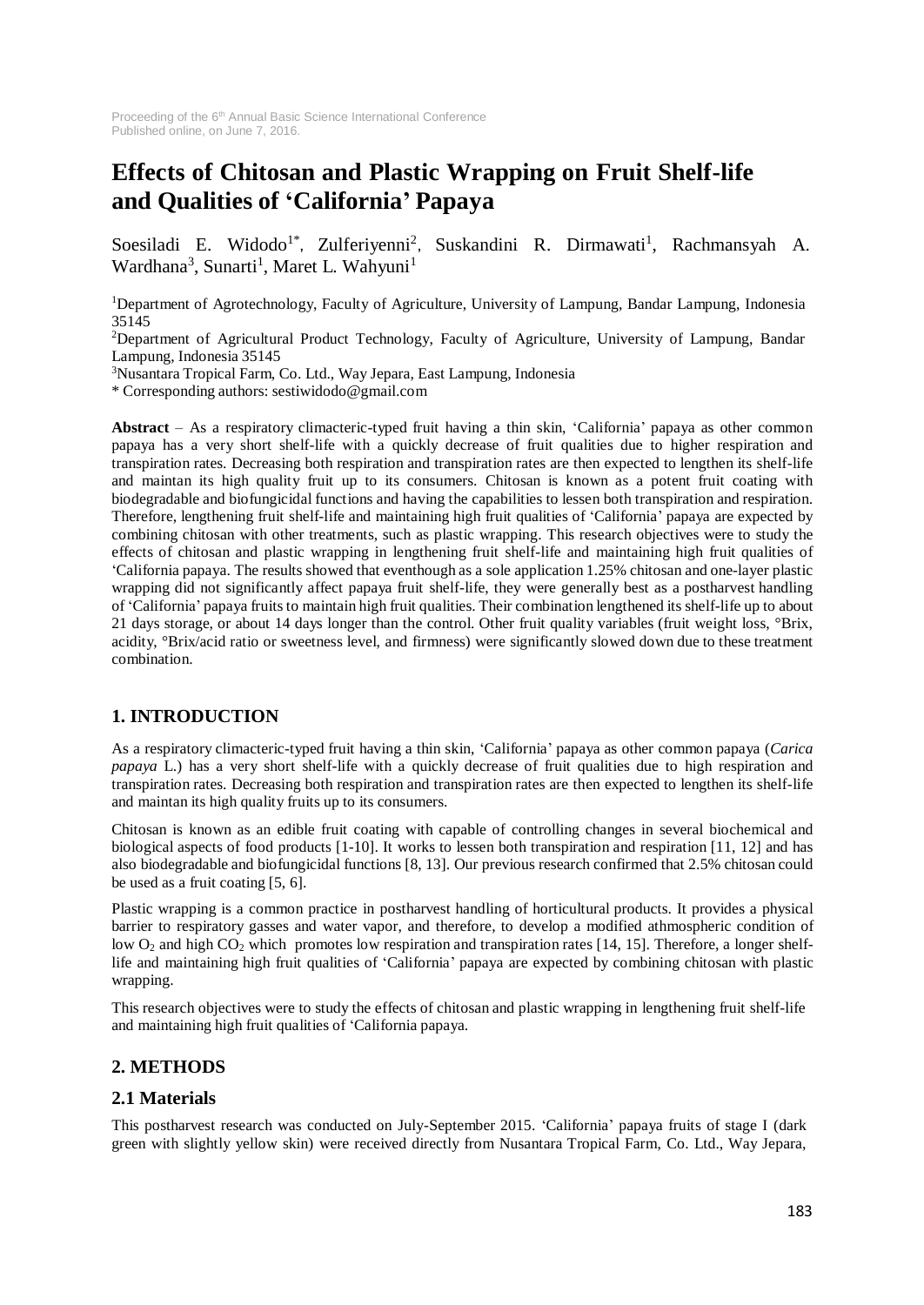East Lampung, Indonesia. Other materials were chitosan (cosmetic grade, Biotech Surindo, Cirebon, Indonesia) and LDPE plastic wrapping (Best Fresh ®).

#### **2.2 Procedures**

Two parallel postharvest experiments with ttreatments arranged in a 3 x 2 factorial design were conducted. They were both laid out in a completely randomized design of chitosan [0 (C0, control), 1.25 (C1), and 2.5% (C2)], and plastic wrapping [without (W0) and with one-layer of plastic wrapping (W1)]. The first experiment used three replications with one fruit each and its observations were terminated once when the fruits reached stage IV (perfectly yellow/orange). The second one used three replications with five fruits each to accomodate five consecutive samplings up to the end of observation. In the second one, the observation on fruit stage development was conducted daily, while the others were conducted predeterminely at 2-4 days increment and terminated if the fruits reached stage IV. The second experiment was conducted mainly to study changes in fruit stages and qualities during storage according to the treatments.

Chitosan was diluted in 0.5% acetic acid [5, 6, 10]. The fruits were quickly dipped in chitosan solutions (or water in the control), air-dried, and then wrapped in one-layer of plastic wrapping. Treated fruits were then placed in a storage room of a room temperature of  $28 \pm 1$  °C.

Observations were made on fruit shelf-life, weight loss, firmnness (with a penetrometer typed FHM-5,with a cylindrical point of 5 mm in diameter of Takemura Electric Work, Co. Ltd., Japan), soluble solid as <sup>o</sup>Brix (with an Atago N-1E hand refractometer), titratable acidity (titrated with 0.1 N NaOH and phenolphthalein as an indicator), and sweetness level ('Brix/acidity ratio). All data were analyzed with ANOVA, further tested with Least Significantly Difference (LSD) at 5%, and presented graphically.

## **3. RESULTS AND DISCUSSION**

The results showed that as a sole application, chitosan applications did not significantly affect papaya fruit shelf-life. Natural wax on the surface of papaya skin might lessen the effect of chitosan, as also occured on other fruits [4, 5, 16]. The chitosan applications, however, were generally better than the control in maintaining high quality papaya fruits (Table 1). Chitosan applications developed a modified athmospheric condition of low O<sup>2</sup> and high CO2 that were commonly believe to decrease respiration rate [17, 18], and therefore, to decrease carbohidrate degradation resulting in slower changes of fruit qualities. These responses agreed with our previous research [3-7, 9].

Similar to chitosan, due to natural wax around papaya skin, a sole application of one-layer of plastic wrapping did not significantly affect papaya fruit shelf-life, but it was generally capable in maintaining high quality papaya fruits (Table 1). Plastic wrapping worked by developing a modified athmospheric condition of low  $O_2$ and high  $CO<sub>2</sub>$  that decreased respiration rate [17], and also provided a physical barrier to water vapor [19-21], resulted in lower fruit weight loss (Table 1). These results also agreed with our previous research [5, 6].

| Treatments               | Shelf-life<br>(days) | Weight<br>loss (%) | $\mathrm{Prix}$   | Acidity           | <sup>o</sup> Brix/aci | Fruit<br>firmness                   |
|--------------------------|----------------------|--------------------|-------------------|-------------------|-----------------------|-------------------------------------|
|                          |                      |                    | (% )              | (g/100 g)         | d ratio               | $\frac{\text{kg/cm}^2}{\text{m}^2}$ |
| Chitosan $(C)$ :         |                      |                    |                   |                   |                       |                                     |
| Chitosan $0\%$ (C0)      | 11.67a               | 7.57a              | $10.05$ ab        | 0.21a             | 52.02 <sub>b</sub>    | 1.25 <sub>b</sub>                   |
| Chitosan $1.25\%$ (C1)   | 14.50a               | 8.74 a             | 10.73a            | 0.17 <sub>b</sub> | 63.51 ab              | 2.01 <sub>b</sub>                   |
| Chitosan $2.5\%$ (C2)    | 15.03a               | 11.08a             | 9.18 <sub>b</sub> | 0.14 <sub>b</sub> | 64.42 a               | 3.47 a                              |
| Plastic wrapping $(W)$ : |                      |                    |                   |                   |                       |                                     |
| Without (W0)             | 12.11a               | 11.50a             | 10.63a            | 0.19a             | 60.51a                | 2.12a                               |
| With $(W1)$              | 15.36 a              | 6.75 <sub>b</sub>  | 9.35 b            | 0.16 <sub>b</sub> | 59.46 a               | 2.37a                               |

|                | Table 1 Effects of chitosan and plastic wrapping in the fruit shelf-life and qualities of 'California' |  |  |  |  |  |  |  |  |
|----------------|--------------------------------------------------------------------------------------------------------|--|--|--|--|--|--|--|--|
| papaya fruits* |                                                                                                        |  |  |  |  |  |  |  |  |

\* Values in the same column of each treatment followed with the same letters were not significantly different at LSD 5%. Values of °Brix, acidity, sweetness (°Brix/acid ratio), and fruit firmness at 0 day-storage were 9.20%,  $0.15$  g/100 g, 63.12, and 4.93 kg/cm<sup>2</sup>, consecutively.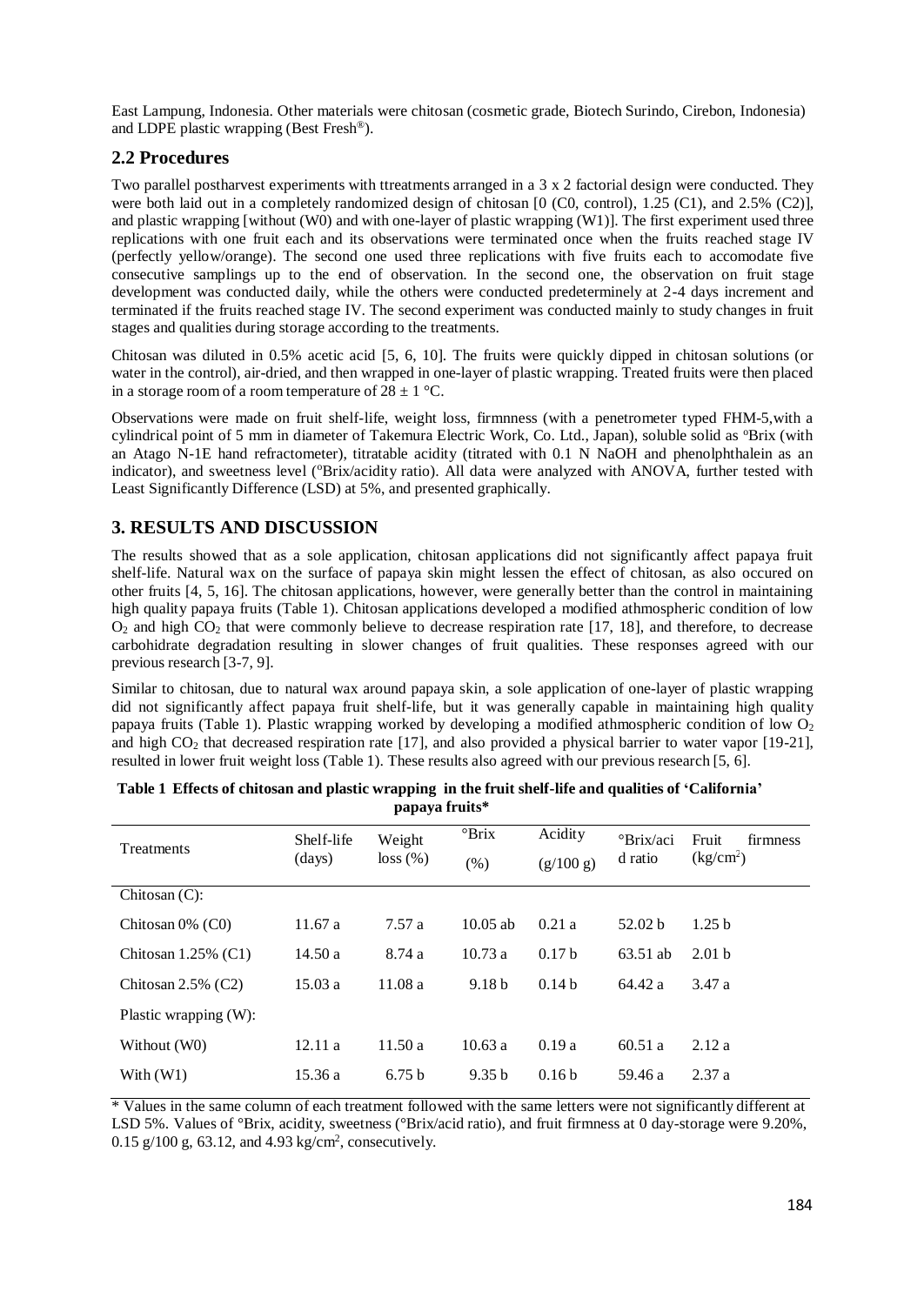The results showed that eventhough as a sole application, both 1.25% chitosan (C1) and one-layer plastic wrapping (W1) did not significantly affect papaya fruit shelf-life, they were generally best as a postharvest handling of 'California' papaya fruits to maintain high fruit qualities (Table 1). However, when they were applied as a combination, their combination was capable in lengthening its shelf-life up to about 21 days storage, or about 14 days longer than the control (Figure 1). That might be due to decreased respiration and transpiration rates [5, 6, 17], that decreased carbohidrate degradation and water loss, and resulted in slower changes of fruit qualities during storage.

Other fruit quality variables (fruit weight loss, °Brix, acidity, °Brix/acid ratio or sweetness level, and firmness) showed similar responses to the treatments of 1.25% chitosan (C1) and one-layer plastic wrapping (W1) (Table 1 and Figure 1). The treatment combination of 1.25% chitosan (C1) and one-layer plastic wrapping (W1) was not only capable in lengthening its shelf-life of about 14 days longer than the control (Figure 1), but also caused relatively lower fruit weight loss, °Brix, acidity, sweetness, and firmness. Considering that the treatment combination caused longer fruit shelf-life, the slower changes of fruit qualities (Figure 1) indicated that fruit respiration and water loss were hindered.



#### **4. CONCLUSION**

The results showed that eventhough as a sole application 1.25% chitosan and one-layer plastic wrapping did not significantly affect papaya fruit shelf-life, they were generally best as a postharvest handling of 'California' papaya fruits to maintain high fruit qualities. Their combination lengthened its shelf-life up to about 21 days storage, or about 14 days longer than the control. Other fruit quality variables (fruit weight loss, °Brix, acidity, °Brix-acid ratio or sweetness level, and firmness) were significantly slowed down due to these treatment combination.